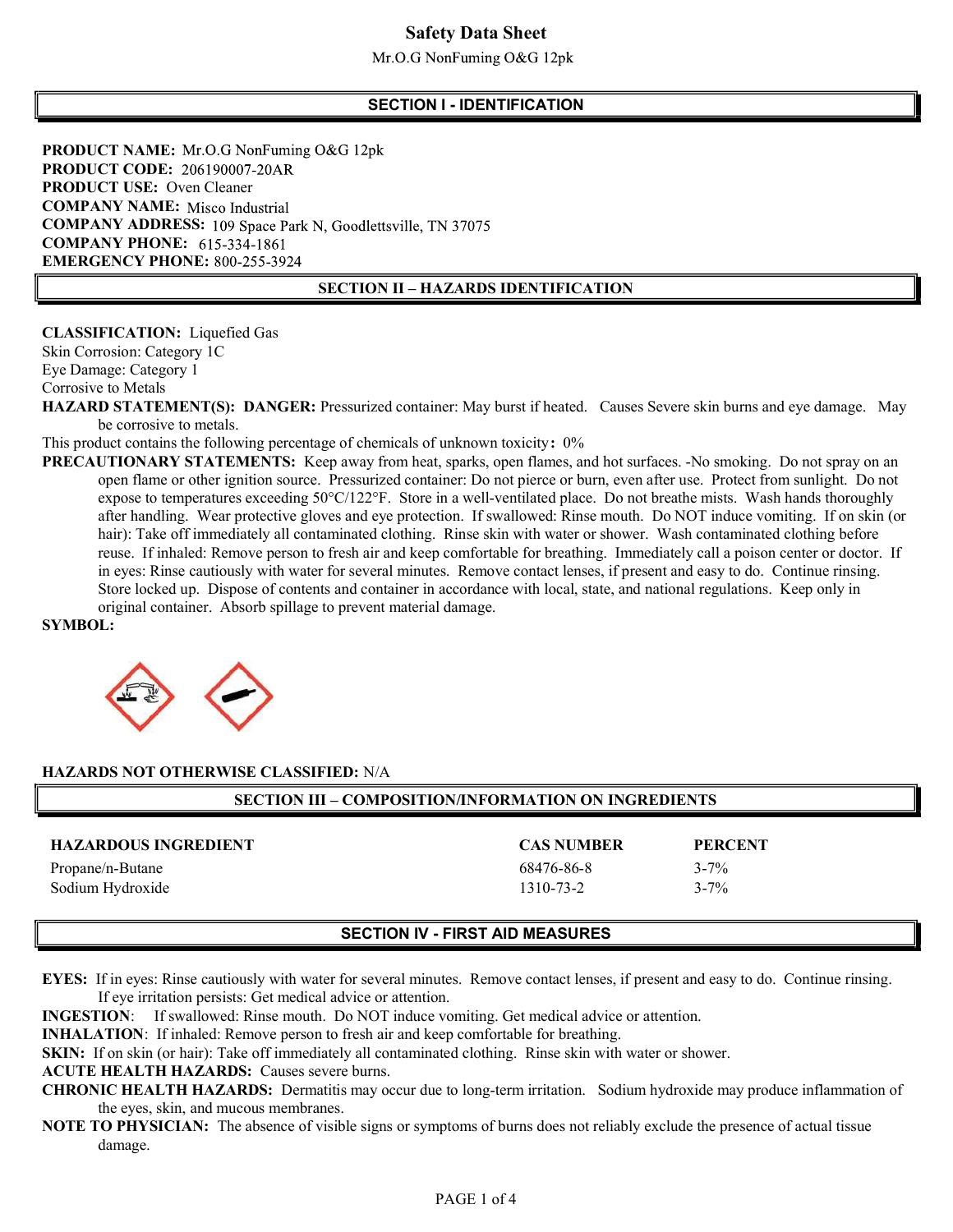# Safety Data Sheet

## Foam Plus

#### SECTION V – FIRE-FIGHTING MEASURES

EXTINGUISHING MEDIA: Use appropriate media for surrounding fire.

UNSUITABLE EXTINGUISHING MEDIA: N/A

SPECIAL FIRE FIGHTING PROCEDURES: Move container from fire area if it can be done without risk. Cool containers with water.

UNUSUAL FIRE AND EXPLOSION HAZARDS: Contact with some metals, particularly magnesium, aluminum, and galvanized zinc can generate hydrogen gas rapidly which is explosive. Keep away from sparks, open flames, and hot surfaces. No smoking. Do not spray on an open flame or other ignition source.

HAZARDOUS COMBUSTION PRODUCTS: None Known

### SECTION VI – ACCIDENTAL RELEASE MEASURES

PERSONAL PROTECTIVE EQUIPMENT: Refer to section VIII for proper Personal Protective Equipment.

SPILL: Dike area to contain spill. Dilute spill with large quantities of water and then neutralize with a dilute acid. flush area with water until clean. Wear PPE: safety goggles, chemical resistant clothing and gloves.

WASTE DISPOSAL: Dispose of in accordance with all local, state and federal environmental rules and regulations. Check the pH of the waste to be disposed, if it is greater than 12.5 it must be handled as a RCRA hazardous waste. May be subject to disposal regulations: U.S. EPA 40 CFR 261. Hazardous waste Number(s): D002

RCRA STATUS: Waste likely considered Hazardous Waste D002 (Corrosive waste) due to the pH of the solution and the corrosive characteristic.

#### SECTION VII – HANDLING AND STORAGE

HANDLING AND STORAGE: Protect from sunlight. Store in a well ventilated place. Do not expose to temperatures exceeding 50°C/122°F. Pressurized container: Do not pierce or burn, even after use. Store locked up.

OTHER PRECAUTIONS: Keep out of the reach of children.

INCOMPATIBILITY: Organic materials, concentrated acids metal. May react with certain food sugars.

## SECTION VIII – EXPOSURE CONTROLS/PERSONAL PROTECTION

| <b>HAZARDOUS INGREDIENT</b> | OSHA<br>PEI                 | <b>ACGIHTLV</b>  |
|-----------------------------|-----------------------------|------------------|
| Propane/n-Butane            | 1000 ppm                    | N/A              |
| Sodium Hydroxide            | $^{\prime}$ mg/m $_{\odot}$ | $2 \text{ mg/m}$ |

ENGINEERING CONTROLS / VENTILATION: Provide local exhaust ventilation where dust or mist may be generated. Ensure compliance with applicable limits.

RESPIRATORY PROTECTION: Wear NIOSH/MSHA approved organic vapor respiratory protection.

PERSONAL PROTECTIVE EQUIPMENT: Chemical resistant rubber or neoprene apron and chemically resistant boots to avoid skin and clothing contact. Safety glasses should be worn during use.

ADDITIONAL MEASURES: Wash hands thoroughly after handling. Take off contaminated clothing and wash it before reuse.

#### SECTION IX - PHYSICAL AND CHEMICAL PROPERTIES

APPEARANCE: White Foam ODOR: Lemon scent ODOR THRESHOLD: N/D BOILING POINT: Approx. 212°F (100°C) FREEZING POINT: N/D FLAMMABILITY: Not considered a flammable aerosol or an extremely flammable aerosol by OSHA (29CFR 1910.1200) FLASH POINT: N/D AUTOIGNITION TEMPERATURE: N/D LOWER FLAMMABILITY LIMIT: N/D UPPER FLAMMABILITY LIMIT: N/D VAPOR PRESSURE (mm Hg): 17.5 @ 77°F (25°C) VAPOR DENSITY (AIR=1): 1 EVAPORATION RATE:  $< 0.8$  (Slow)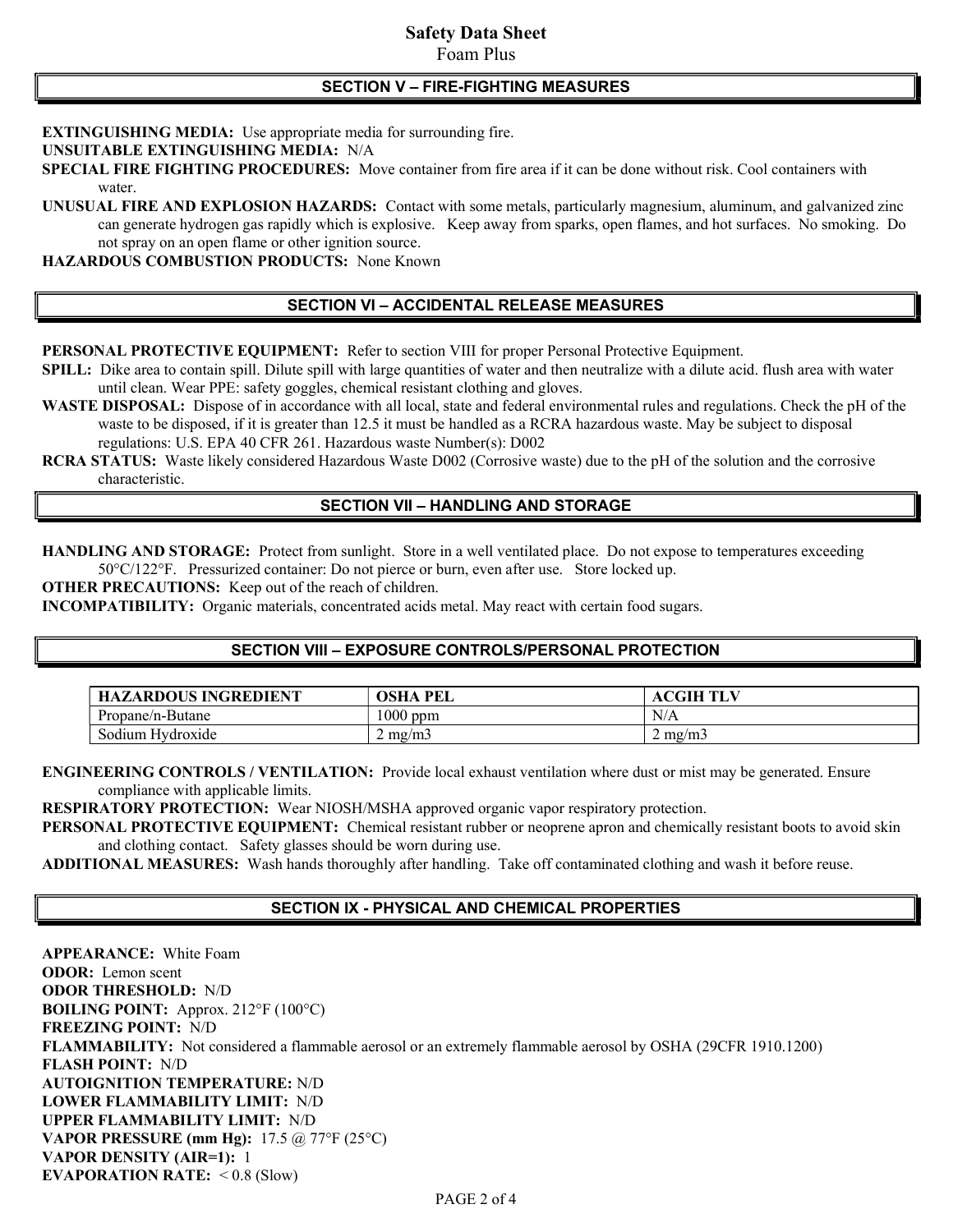## Safety Data Sheet Foam Plus

SPECIFIC GRAVITY (H2O=1): 1.085 @ 77°F (25°C)  $pH: >13$ SOLUBILITY IN WATER: 100% PARTITION COEFFICIENT:  $n$ -OCTANOL/WATER (K<sub>OW</sub>): N/D VOLATILE ORGANIC COMPOUNDS (VOC): 6% DECOMPOSITION TEMPERATURE: N/D VISCOSITY: N/D

### SECTION X – STABILITY AND REACTIVITY DATA

REACTIVITY: Chemically active metals and acids CHEMICAL STABILITY: Stable CONDITIONS TO AVOID: Organic materials, concentrated acids metal. May react with certain food sugars. INCOMPATIBILITY: Organic materials, concentrated acids metal. May react with certain food sugars. HAZARDOUS DECOMPOSITION OR BY-PRODUCT: Oxides of carbon POSSIBLE HAZARDOUS REACTIONS: None Known

## SECTION XI – TOXICOLOGICAL INFORMATION

TOXICOLOGICAL INFORMATION: Sodium Hydroxide (1310-73-2): Skin Corrossion/Irritation: Category 1; Eye Damage/Irritation: Category 1

ROUTES OF ENTRY: Eyes, Ingestion, Inhalation, Skin

EYES: Causes severe burns, irritation, redness, tearing, pain, may result in loss of sight.

INGESTION: Will cause extensive damage to tissue and may be fatal.

INHALATION: May cause irritation (possibly severe), chemical burns, upper respiratory damage, and pulmonary edema

SKIN: Causes severe burns. prolonged contact will destroy tissue.

MEDICAL CONDITION AGGRAVATED: Asthma, bronchitis, emphysema and other lung diseases and chronic nose, sinus or throat conditions. Skin irritation may be aggravated in individuals with existing skin disorders.

ACUTE HEALTH HAZARDS: Causes severe burns.

CHRONIC HEALTH HAZARDS: Dermatitis may occur due to long-term irritation. Sodium hydroxide may produce inflammation of the eyes, skin, and mucous membranes.

CARCINOGENICITY: OSHA: No ACGIH: No NTP: No IARC: No OTHER: No

## SECTION XII – ECOLOGICAL INFORMATION

ECOLOGICAL INFORMATION: Sodium Hydroxide (1310-73-2) LC<sub>50</sub> (Bluegill Sunfish, 48hr) 99 mg/L; (Mosquito Fish 96hr) 125 mg/L; (Brown Shrimp, 48hr) 30-100 mg/L; (Brook Trout, 24hr) 25 ppm

BIODEGRADABILITY: Component or components of this product are not biodegradable.

BIOACCUMULATION: This product is not expected to bioaccumulate.

SOIL MOBILITY: This product is mobile in soil.

OTHER ECOLOGICAL HAZARDS: None Known

## SECTION XIII – DISPOSAL CONSIDERATIONS

WASTE DISPOSAL: Dispose of in accordance with all local, state and federal environmental rules and regulations. Check the pH of the waste to be disposed, if it is greater than 12.5 it must be handled as a RCRA hazardous waste. May be subject to disposal regulations: U.S. EPA 40 CFR 261. Hazardous waste Number(s): D002

RCRA STATUS: Waste likely considered Hazardous Waste D002 (Corrosive waste) due to the pH of the solution and the corrosive characteristic.

## SECTION XIV - TRANSPORTATION INFORMATION

PROPER SHIPPING NAME: Aerosols, Ltd. Qty. HAZARD CLASS/DIVISION: 2.2 UN/NA NUMBER: UN 1950 PACKAGING GROUP: N/A

AIR SHIPMENT